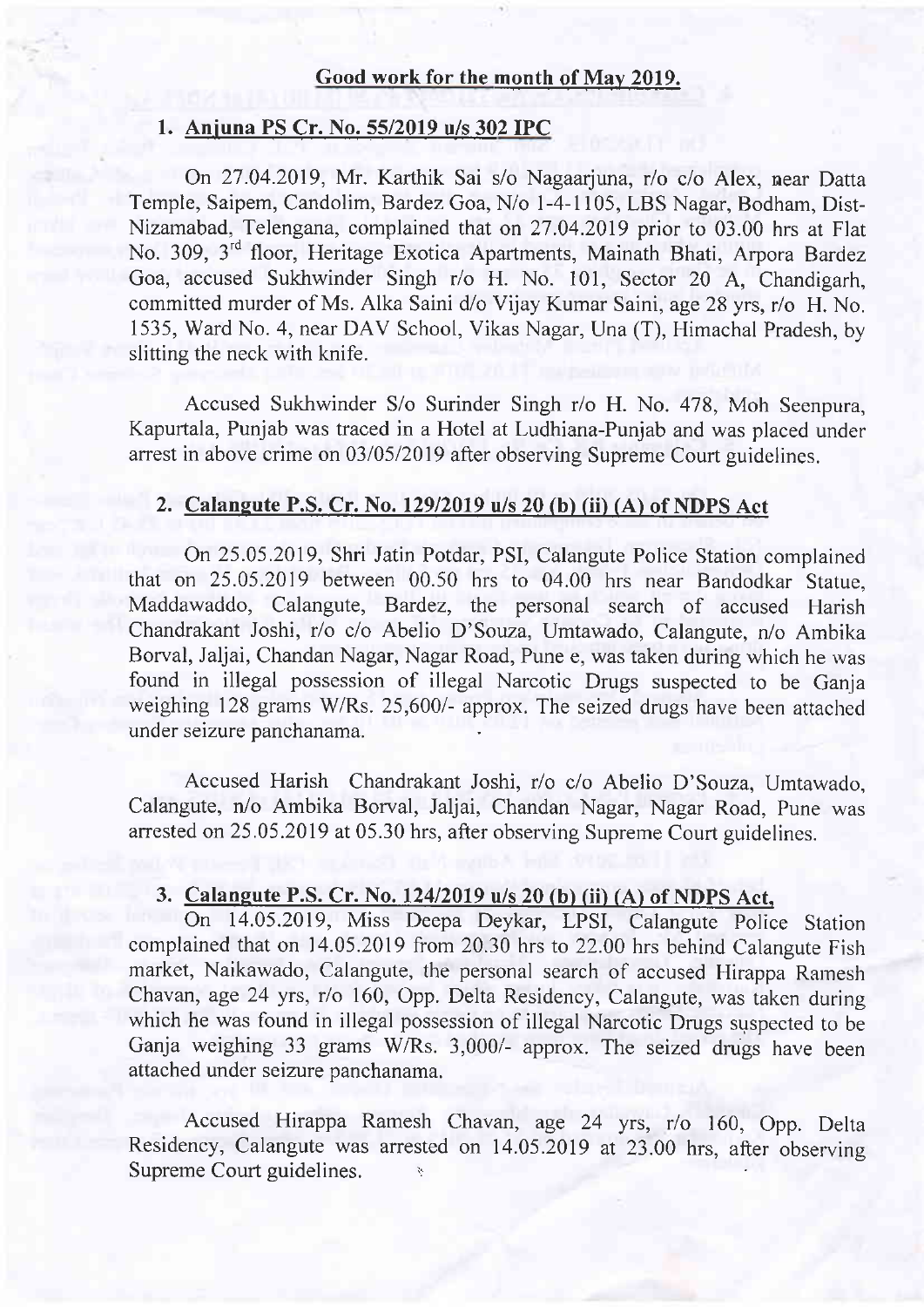## 4. Calangute P.S. Cr. No. 121/2019 u/s 20 (b) (ii) (A) of NDPS Act

On 11.05.2019, Shri Sushant Sangodkar, PSI, Calangute Police Station complained that on 11.05.2019 between 04.40 hrs to 07.00 hrs at near St. Anthony Chapel, Naikawado, Calangute, the personal search of accused Mr. Pritesh Mahadev Chandhan, age 22 yrs, r/o B-411, Shere Punjab, Mumbai, was taken during which he was found in illegal possession of illegal Narcotic Drugs suspected to be Ganja weighing 33 grams W/Rs. 3,300/- approx. The seized drugs have been attached under seizure panchanama.

Accused Pritesh Mahadev Chandhan, age 22 yrs, r/o B-411, Shere Punjab, Mumbai was arrested on 11.05.2019 at 08.30 hrs, after observing Supreme Court guidelines.

## 5. Calangute P.S. Cr. No. 122/2019 u/s 21 (A) of NDPS Act

On 12.05.2019 at 01.00 hrs, Shri Jatin Potdar, PSI, Calangute Police Station on behalf of state complained that on 11.05.2019 from 21.45 hrs to 23.45 hrs, near Nike Showrrom, Gaurawado, Calangute Bardez Goa, the personal search of accused omyeacholem Friday, age 35 yrs r/o Saligao, Bardez Goa, Nigerian National, was taken during which he was found in illegal possession of illegal Narcotic Drugs suspected to be Cocaine weighing 1.9 grams W/Rs. 9,000/- approx. The seized drugs have been attached under seizure panchanama.

Accused omyeacholem Friday, age 35 yrs r/o Saligao, Bardez Goa, Nigerian National was arrested on 12.05.2019 at 04.10 hrs, after observing Supreme Court guidelines.

## 6. Pernem P.S. Cr. No. 105/2019 u/s 20 (b) (ii) (A) of NDPS Act

On 11.05.2019, Shri Aditya Naik Gaonkar, PSI, Pernem Police Station on behalf of state complained that on 11.05.2019 between 20.30 hrs to 22.00 hrs at near Pepsi Depot, Dandoswada Mandrem pernem Goa, the personal search of accused Mr. Jayadev s/o Nagarajaiah Umesh, age 30 yrs, r/o c/o Pandurang Gawade, Gawadewada, Mandrem pemem N/o. Sadashiv Nagar, Banglore Karnataka, was taken during which he was found in illegal possession of illegal Narcotic Drugs suspected to be Ganja weighing 38 grams W/Rs. 10,000/- approx. The seized drugs have been attached under seizure panchanama.

 $\overline{a}$ Accused Jayadev s/o Nagarajaiah umesh, age 30 yrs, r/o c/o pandurang Gawade, Gawadewada, Mandrem Pernem N/o. Sadashiv Nagar, Banglore Karnataka was arrested on 11.05.2019 at 23.30 hrs, after observing Supreme Court guidelines.